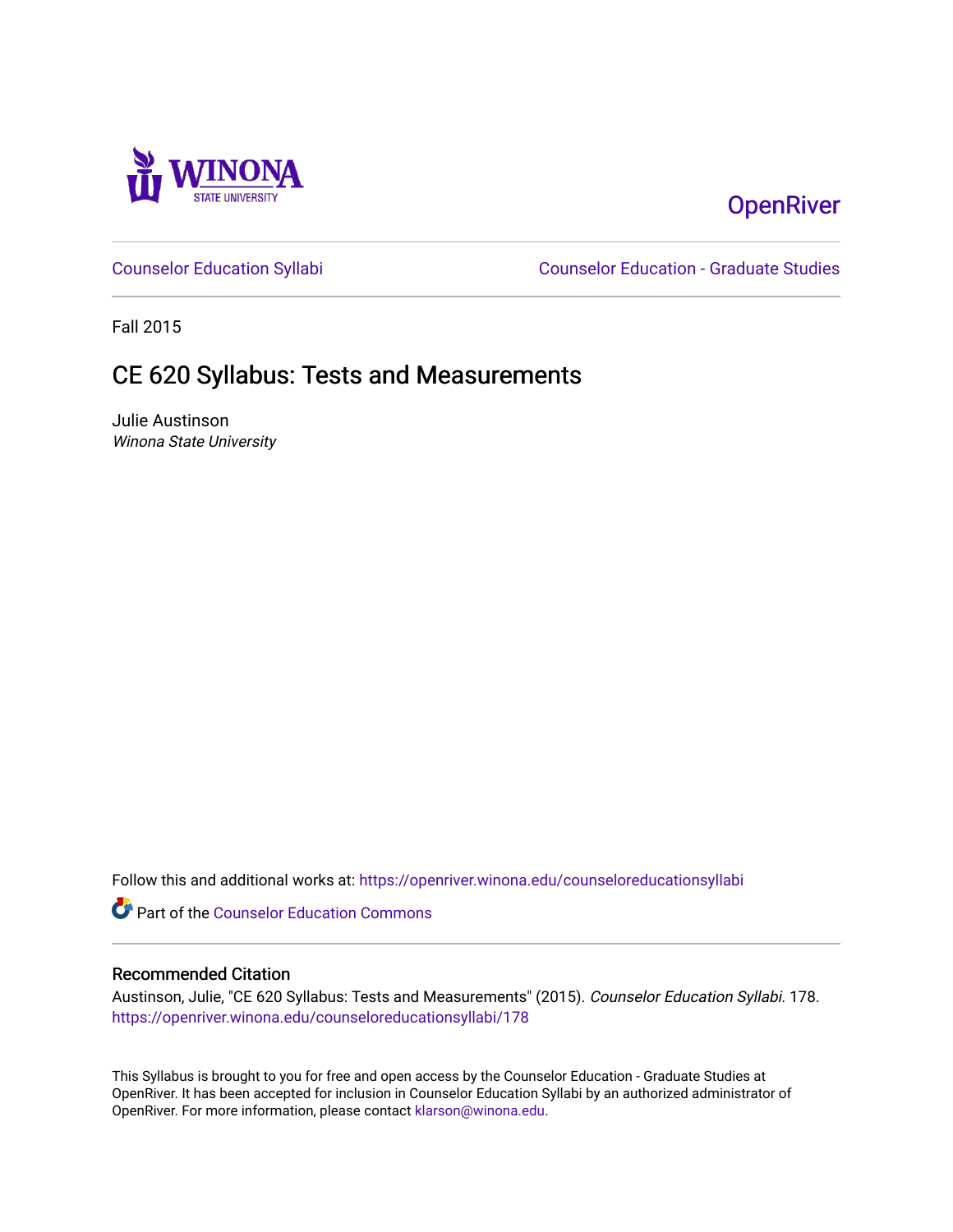# **Winona State University Department of Counseling Education CE 620: Tests and Measurements Fall 2015**

**Adjunct Professor:** Julie Austinson, Ed.D. Office: None Phone: None. Email me and I will call you. E-mail: [jaustinson@winona.edu](mailto:jaustinson@winona.edu) Office Hours: By appointment

**Course Location:** Gildemeister 324 **Time:** Thursdays 5:00-8:00pm **Days:** 8/27, 9/3, 9/10, 9/17, 9/24, 10/1, 10/8, 10/15, 10/22, 10/29, 11/5, 11/12, 11/19, 12/3

**Course Description:** This course provides an overview of the fundamentals of measurement as applied to psychological testing and program evaluation. Knowledge of and practical experience in the use of standardized psychological tests in counseling for personality assessment, evaluation, and career and life decisions will be provided.

This course is taught through a combination of teaching methods, including but not limited to: class lectures, guest speakers small and large group discussions, experiential class activities, videos, and simulations.

**Prerequisite:** basic statistics course

#### **Required Text:**

Buros Mental Health Measurements Yearbook available at [http://buros.unl.edu/buros/jsp/search.jsp.](http://buros.unl.edu/buros/jsp/search.jsp)

Hays, D. (2013). *Assessment in counseling: A guide to the use of psychological assessment procedures*. Alexandria, VA: American Counseling Association.

Other supplemental readings will be available on Desire to Learn (D2L) at [https://winona.ims.mnscu.edu/.](https://winona.ims.mnscu.edu/) You can access D2L with your Warrior ID and password.

#### **Course Objectives:**

The course objectives encompass one area of critical importance to the practice of professional counseling: measurement and assessment. The following specific objectives for this course are the 2009 CACREP standards for these areas:

Students will:

- a. discuss historical perspectives concerning the nature and meaning of assessment;
- b. define basic concepts of standardized and non-standardized testing and other assessment techniques, including norm-referenced and criterion-referenced assessment, environmental assessment, performance assessment, individual and group test and inventory methods, psychological testing, and behavioral observations;
- c. calculate statistical concepts, including scales of measurement, measures of central tendency, indices of variability, shapes and types of distributions, and correlations;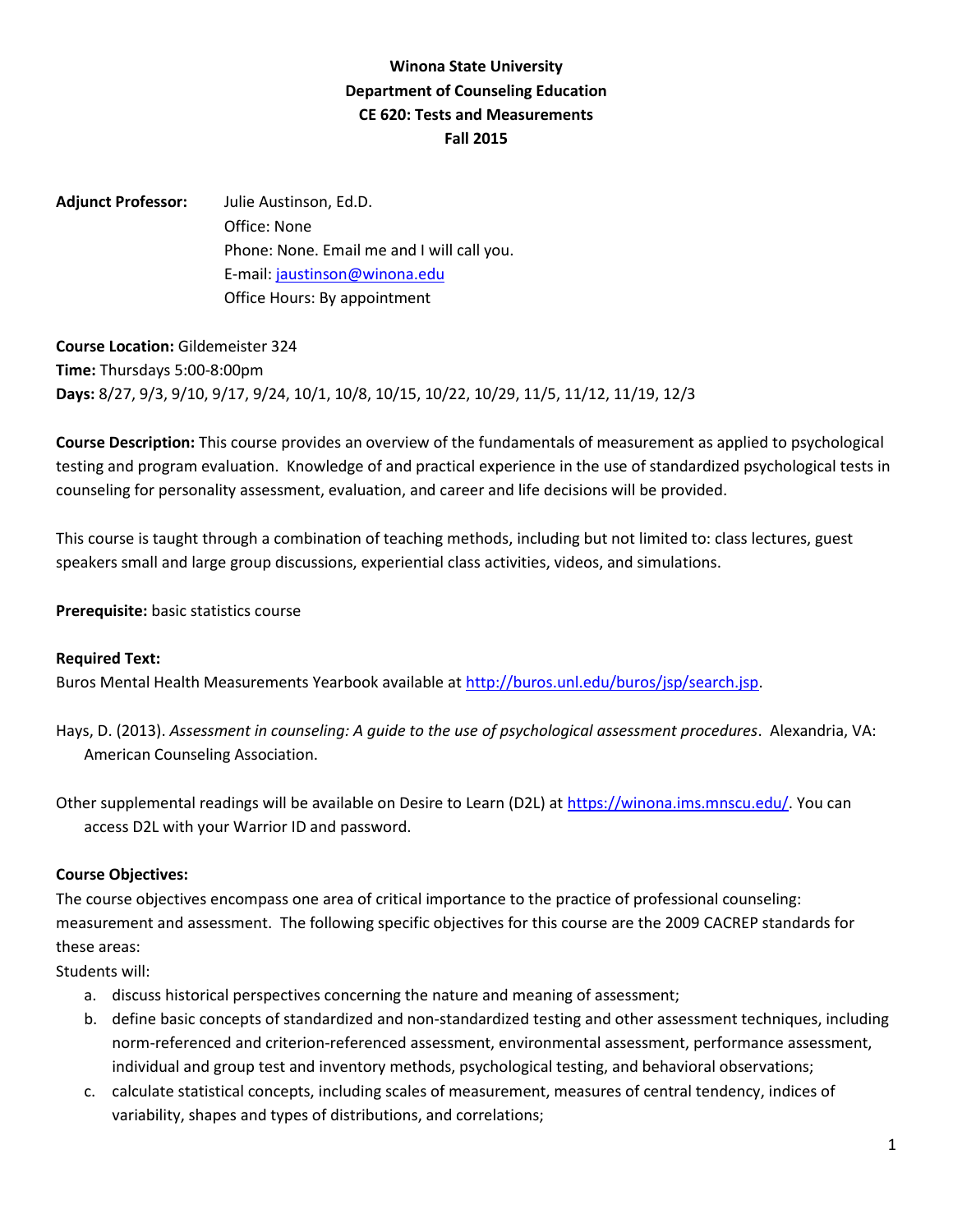- d. determine reliability (i.e., theory of measurement error, models of reliability, and the use of reliability information) of an assessment measure;
- e. determine validity (i.e., evidence of validity, types of validity, and the relationship between reliability and validity);
- f. demonstrate an understanding of social and cultural factors related to the assessment and evaluation of individuals, groups, and specific populations; and
- g. demonstrate ethical strategies for selecting, administering, and interpreting assessment and evaluation instruments and techniques in counseling.

### CACREP Related Standards:

## *Mental Health Counseling:*

G.1. Knows the principles and models of assessment, case conceptualization, theories of human development, and concepts of normalcy and psychopathology leading to diagnoses and appropriate counseling treatment plans. G.2. Understands various models and approaches to clinical evaluation and their appropriate uses, including diagnostic interviews, mental status examinations, symptom inventories, and psychoeducational and personality assessments. H.2. Demonstrates skill in conducting an intake interview, a mental status evaluation, a biopsychosocial history, and a psychological assessment for treatment planning and caseload management.

## *School Counseling:*

G.3. Identifies various forms of needs assessments for academic, career, and personal/social development.

H.1. Assesses and interprets students' strengths and needs, recognizing uniqueness in cultures, languages, values, backgrounds, and abilities.

H.2. Selects appropriate assessment strategies that can be used to evaluate a student's academic, career, and personal/social development.

H.3. Analyzes assessment information in a manner that produces valid inferences when evaluating the needs of individual students and assessing the effectiveness of educational programs.

# **Course Requirements:**

# **1. Attendance and Participation (70 points, 5 points daily)**

Students are required to attend all class sessions. You should be an active member of this class, and it is expected that you will be an engaged learner, bringing energy and enthusiasm to every class. To be an engaged learner, one must read assignments and learn key concepts well enough to be able to discuss them in class, and to be able to ask questions about concepts you did not understand in your reading. Class participation is expected and is part of your grade. I will attach a sample rubric to give an idea of the participation expectations. If you feel you did not have an opportunity to contribute as you would have liked, you are welcome to submit your response to the posts made available in D2L under Discussions.

If you need to miss a class because of an illness or emergency, you are expected to contact the instructor before the missed class or as soon as possible.

Inclement weather may interfere with class. Always use your best judgment when determining if it is safe to travel. The instructor will notify students of cancellation by 2pm the day of class. Notification will be made via the D2L announcements, the WSU homepage, and WSU email.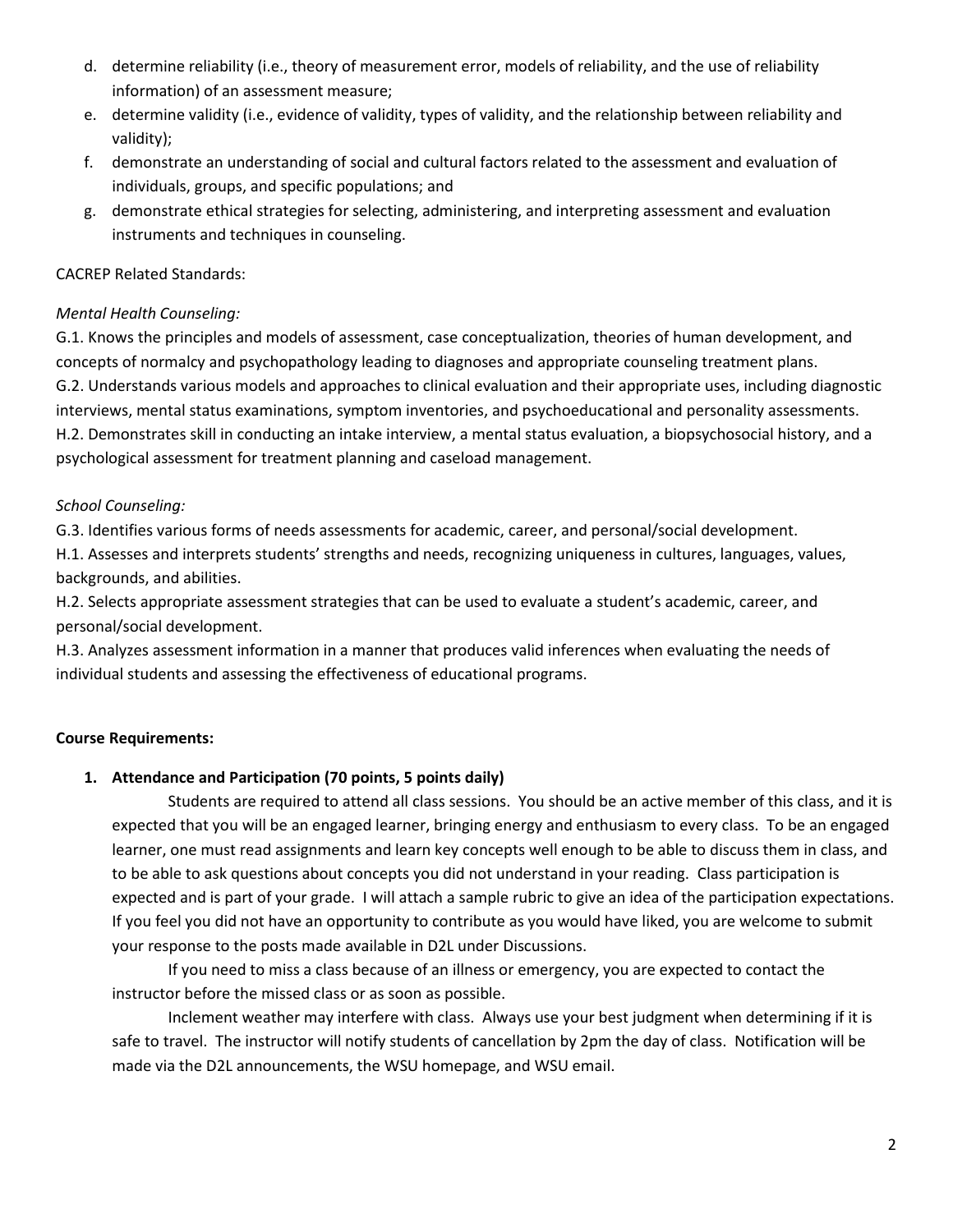#### **2. Assignments, Quizzes, and Tests (450 total points)**

There will be some in class assignments and quizzes which will be used as formative assessments and will not be entered into the grade book. Assignments are expected on time. If for some reason, a student has difficulty meeting the course expectations the student is responsible for notifying the instructor immediately to work out an alternate plan if agreed upon by the instructor and the student. Late assignments without instructor permission will result in a reduction in the grade. All assignments are to be placed in the D2L Dropbox unless otherwise indicated by the professor.

#### **Psychological Assessment Administration and Report (150 points)**

For this assignment, you will conduct an initial interview, mental status exam, and practice administering three assessments: the Kuder Career Search with Person Match, the Myers-Briggs Type Indicator (MBTI), and the Quality of Life Inventory (QOLI). The combination of these three assessments allow you to assess a person's values, interests and personality which may be used in counseling individuals in comprehensive ways as they often relate to interpersonal issues and intrapersonal conflict at work, home, and in school.

For this assignment you will choose a participant (with whom you do not have an intimate relationship), obtain written informed consent (see D2L for the consent form), conduct an initial interview, mental status exam, and administer the three assessments to your participant. You will then score the assessments and write a psychological report detailing the results of the assessments. Finally, you will state your general clinical impressions, including diagnostic impressions and recommendations. A sample report that you can use as a template for your written report is included on D2L. Remember that this is a practice exercise and that the results are not conclusive. The interviews and test administrations must be videotaped. The consent form, all scored assessments, the written psychological report, and the videotape will all be handed in to the instructor in class. See the course schedule for the due date.

#### **Buros Mental Measurements Yearbook Assignment (150 points)**

For this assignment, you will compare and contrast two assessments. There are several components to this assignment. See the course schedule for the due date.

- A. It is recommended that you find assessments that would be relevant to your work as a counselor. You must consult with a practicing counselor regarding assessments they use, interpret, or wish they knew more about in order to determine one of the assessments you will further examine. The <http://buros.unl.edu/buros/jsp/search.jsp> website will help with your search. Once you find the title you would like to evaluate, note the volume of the *Buros Mental Measurements Yearbook* that contains the assessment. You will then visit the library and locate the volume of the *Buros Mental Measurements Yearbook* which contains your chosen assessment. This book will give you extensive reviews of a comprehensive variety of assessments.
- B. In addition to the specific information about the assessments, you must locate journal articles to further develop your understanding of the tools and include those in your paper.
- C. You will write a 3-4 page paper *for each assessment* which will include:
	- a. Reliability and validity measures
	- b. Norming sample/process
	- c. Multicultural considerations
	- d. Ease of administration
	- e. Intended use of assessment
	- f. How you would use the assessment measures in practice and your rationale for doing so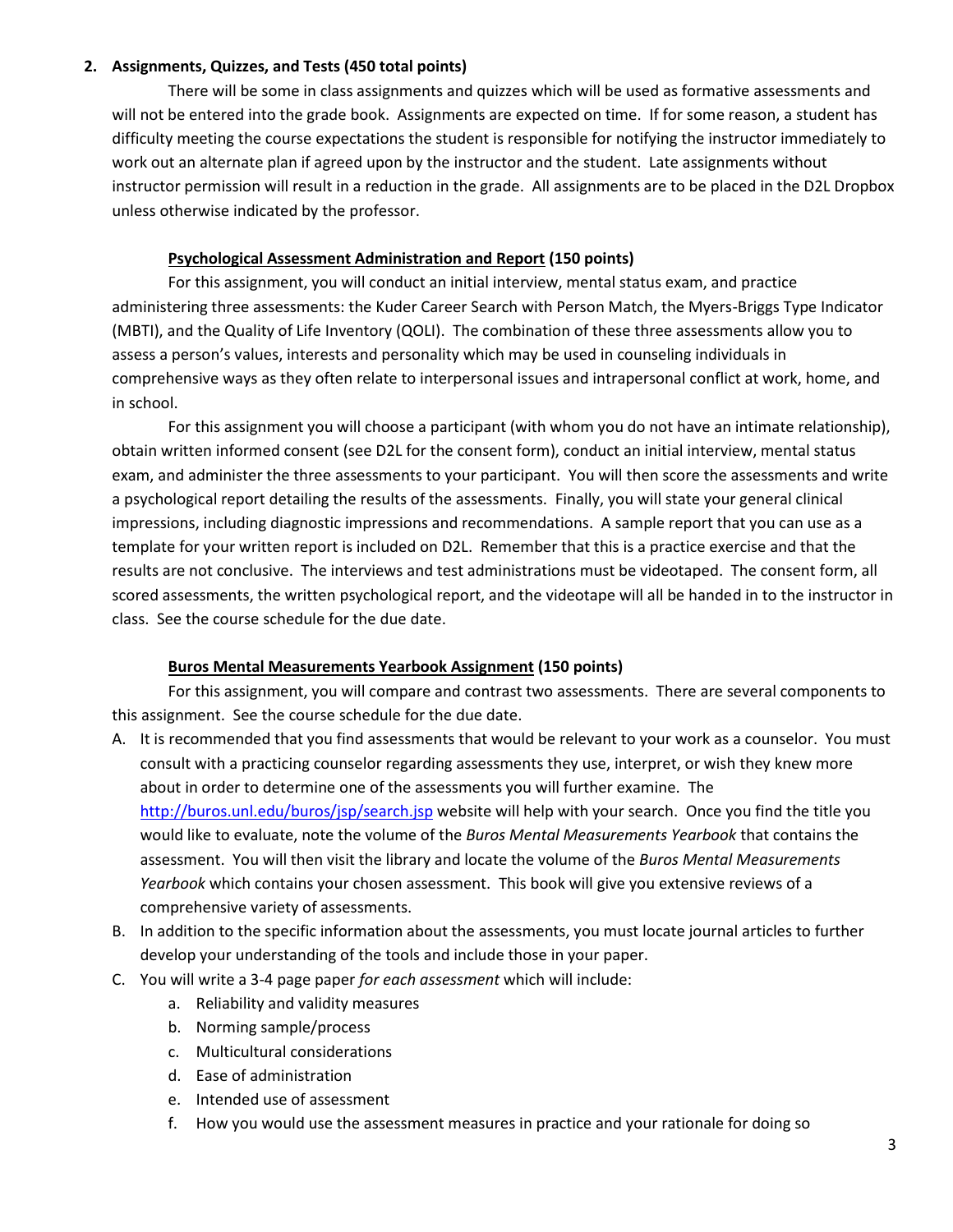- g. Any other thoughts you have about this assessment (i.e., Why did you choose this assessment over some of the others you reviewed?)
- h. Include bibliographic lines (according to APA) of the assessment and journal articles you used to gather more information.
- D. Create one PowerPoint slide that compares/contrasts the two assessments and submit it and your paper in the Dropbox. You must be prepared to talk about the slide in class.

# **Quizzes/Short Exams (150 points total, 50 points each)**

Three summative quizzes will be given over the course of the semester. The quizzes (or short exams) will give you the opportunity to demonstrate your knowledge of the course readings, classroom discussion, lectures, and activities. They will be administered through D2L in class so that we may review and discuss the results.

## **Grades:**

All assignments are graded on a point system, with the overall grade calculated on a percentage for the semester based on overall points.

| Letter Grade | Percentage System | Point System |
|--------------|-------------------|--------------|
| А            | 100-90%           | 520-468      |
| В            | 89-80%            | 467-416      |
| C            | 79-70%            | 415-364      |
|              |                   |              |

D or below will result in remediation

*\*Please note:* There will be additional readings either uploaded in D2L or provided in class.

\*\* Quiz dates are tentative and will be discussed in class

| <b>DATE</b> | <b>TOPIC</b>                        | <b>READINGS*</b>              | ASSIGNMENTS ** |
|-------------|-------------------------------------|-------------------------------|----------------|
|             | Use of Psychological                |                               |                |
| 8/27/2014   | Assessment                          | Hays: Ch 1                    |                |
|             | The Assessment Process;             |                               |                |
|             | Legal and Ethical                   | Hays: Ch 2, 3; Appendix       |                |
| 9/3/2014    | Considerations                      | B                             |                |
|             | <b>Multicultural Considerations</b> |                               |                |
| 9/10/2014   | in Assessment                       | Hays: 4                       |                |
|             |                                     |                               |                |
| 9/17/2014   | <b>Measurement Concepts</b>         | Hays: Ch 5                    |                |
|             |                                     |                               |                |
|             | Understanding Types of              |                               |                |
| 9/24/2014   | Scores in Reporting                 | Hays: Ch 6                    |                |
|             |                                     |                               |                |
| 10/1/2014   | <b>Initial Assessment</b>           | Hays: Ch 7                    |                |
|             |                                     |                               |                |
| 10/8/2014   | Intelligence                        | Hays: Ch 9                    |                |
|             |                                     | Hays: Ch 10; ACT              |                |
|             |                                     | Handout*;                     |                |
|             |                                     | <b>Standardized Tests and</b> |                |
| 10/15/2014  | Ability                             | Its Victims*                  |                |